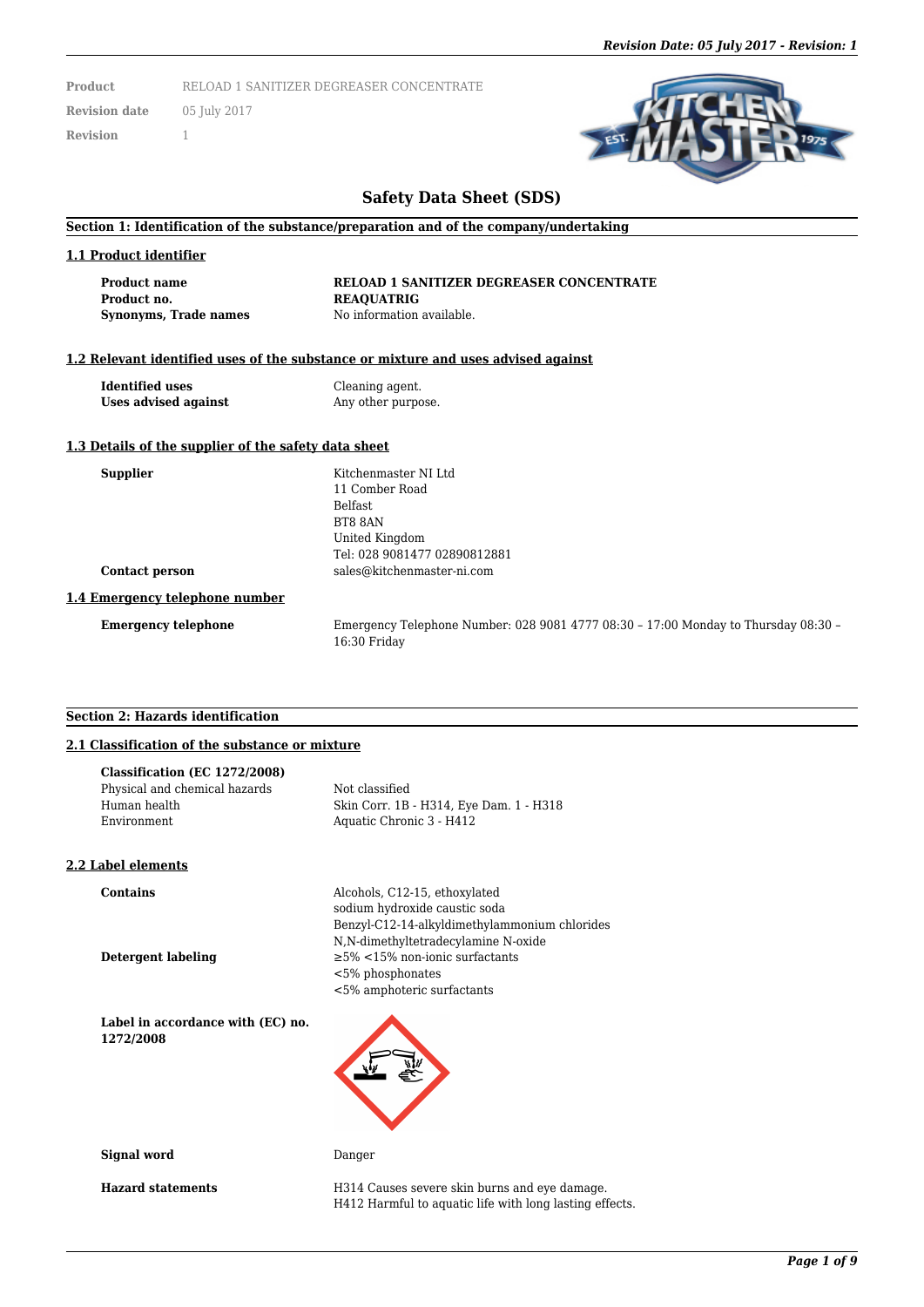#### **Precautionary statements Prevention**

P260 Do not breathe dust/fume/ gas/mist/vapours/spray.

P280 Wear protective gloves/ protective clothing/eye protection/face protection. **Response**

P301 + P330 + P331 IF SWALLOWED: Rinse mouth. Do NOT induce vomiting.

P303 + P361 + P353 IF ON SKIN (or hair): Remove/Take off immediately all contaminated clothing. Rinse skin with water/ shower.

P305 + P351 + P338 IF IN EYES: Rinse cautiously with water for several minutes. Remove contact lenses, if present and easy to do. Continue rinsing.

P310 Immediately call a POISON CENTER or doctor/physician.

### **2.3 Other hazards**

None known.

# **Section 3: Composition/identification of ingredients**

# **3.1 Substance**

Not applicable.

### **3.2 Mixtures**

| <b>Name</b>                                                                                           | <b>Product identifier</b>                                                           | Reg. EU 1272/2008                                                                                                         | $\frac{1}{2}$ |
|-------------------------------------------------------------------------------------------------------|-------------------------------------------------------------------------------------|---------------------------------------------------------------------------------------------------------------------------|---------------|
| Alcohols, C12-15, ethoxylated                                                                         | CAS-No.: 68131-39-5<br>EC No.: 500-195-7                                            | Eye Dam. 1 - H318, Aquatic Acute 1 - H400,<br>Aquatic Chronic 3 - H412                                                    | $1 - 10%$     |
| sodium hydroxide caustic soda                                                                         | CAS-No.: 1310-73-2<br>EC No.: 215-185-5                                             | lSkin Corr. 1A - H314                                                                                                     | 1-10%         |
| Benzyl-C12-14-alkyldimethylammonium chlorides                                                         | CAS-No.: 85409-22-9<br>EC No.: 939-350-2<br>REACH Reg No.:<br>01-2119970550-39-0000 | Aquatic Acute 1 - H400, Aquatic Chronic 1 - H410,<br>Acute Tox 4 - H302, Skin Corr. 1B - H314, Eye<br>Dam. 1 - H318       | $1 - 10%$     |
| 1-Propanaminium, 3-amino-N-(carboxymethyl)-<br> N,N-dimethyl-, N-coco acyl derivs., hydroxides, inner | CAS-No.: 61789-40-0<br>EC No.: 263-058-8                                            | Skin Irrit.2 - H315, Eye Irrit.2A - H319                                                                                  | 1-10%         |
| <b>Salts</b><br>4,6-DIHYDROXY-2-MERCAPTO-5-NITROSOPYRIMIDINE                                          | CAS-No.: 63681-88-9<br>EC No.:                                                      | Acute Tox 4 - H302, Eye Irrit.2A - H319                                                                                   | $0-1%$        |
| N, N-dimethyltetradecylamine N-oxide                                                                  | CAS-No.: 3332-27-2<br>EC No.: 222-059-3                                             | Acute Tox 4 - H302, Skin Irrit.2 - H315, Eye Dam.<br>1 - H318, Aquatic Acute 1 - H400, Aquatic Chronic 0-1%<br>$2 - H411$ |               |
| lethanol                                                                                              | CAS-No.: 64-17-5<br>EC No.: 200-578-6                                               | Eye Irrit.2A - H319, Flam. Lig 2- H225                                                                                    | $0-1%$        |

The full text for all hazard statements are displayed in section 16.

**Composition comments** The data shown are in accordance with the latest EC Directives.

# **Section 4: First aid measures**

# **4.1 Description of first aid measures**

| <b>General information</b> | As a general rule, in case of doubt or if symptoms persist, always call a doctor. Seek medical<br>attention for all burns and eve injuries, regardless how minor they may seem. First aid<br>personnel must be aware of own risk during rescue. Provide general first aid, rest, warmth<br>and fresh air.                                           |
|----------------------------|-----------------------------------------------------------------------------------------------------------------------------------------------------------------------------------------------------------------------------------------------------------------------------------------------------------------------------------------------------|
| <b>Inhalation</b>          | Move the exposed person to fresh air at once. If breathing is difficult, oxygen should be<br>administered by qualified personnel. If not breathing, give artificial respiration. Get prompt<br>medical attention.                                                                                                                                   |
| Ingestion                  | Get medical attention immediately. Do not induce vomiting. Provided the patient is fully<br>conscious, washout mouth with water. Never give anything by mouth to an unconscious<br>person. If vomiting occurs, the head should be kept low so that stomach vomit doesn't enter<br>the lungs. Artificial respiration and/or oxygen may be necessary. |
| <b>Skin contact</b>        | Take off contaminated clothing and shoes immediately. Promptly flush contaminated skin<br>with water. Continue to rinse for at least 15 minutes. Seek medical attention immediately.                                                                                                                                                                |
| Eye contact                | SPEED IS ESSENTIAL. Avoid contaminating unaffected eye. Wash thoroughly with soft,<br>clean water for 15 minutes holding the evelids open. Remove contact lenses if present and<br>easy to do so. Get medical attention immediately.                                                                                                                |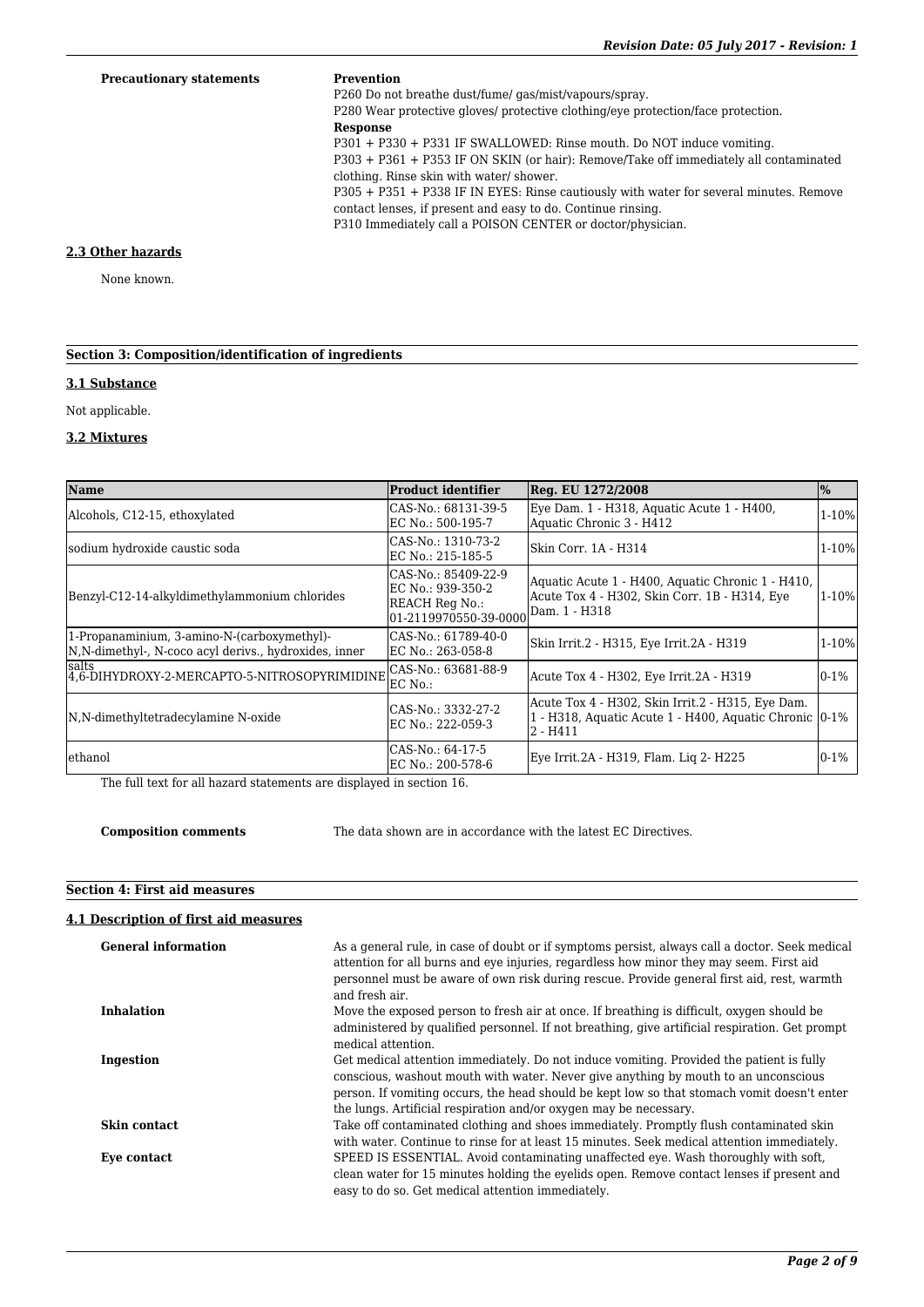# **4.2 Most important symptoms and effects, both acute and delayed**

| <b>General information</b> | The severity of the symptoms described will vary dependant of the concentration and the<br>length of exposure. |
|----------------------------|----------------------------------------------------------------------------------------------------------------|
| <b>Inhalation</b>          | Inhalation may cause respiratory irritation.                                                                   |
| Ingestion                  | May cause chemical burns in mouth and throat. May cause stomach pain or vomiting.                              |
| Skin contact               | Symptoms: Redness, swelling of tissue, burns, ulceration. May cause serious chemical burns<br>to the skin.     |
| Eye contact                | May cause irreversible eye damage. Symptoms may include redness, lachrymation, swelling<br>of tissue, burns.   |

# **4.3 Indication of any immediate medical attention and special treatment needed**

| Notes to the physician                   | Treat symptomatically. |
|------------------------------------------|------------------------|
|                                          |                        |
| <b>Section 5: Fire-fighting measures</b> |                        |
| 5.1 Extinguishing media                  |                        |

| Extinguishing media            | Use extinguishing measures that are appropriate to local circumstances and the surrounding                     |  |  |  |  |  |
|--------------------------------|----------------------------------------------------------------------------------------------------------------|--|--|--|--|--|
| Unsuitable extinguishing media | environment. Water spray. Water fog. Foam. Dry powder. Carbon dioxide. Dry chemical.<br>High volume water jet. |  |  |  |  |  |

# **5.2 Special hazards arising from the substance or mixture**

| <b>Hazardous combustion products</b><br>Unusual fire & explosion hazards<br><b>Specific hazards</b> | Hazardous decomposition products formed under fire conditions.<br>Flammable hydrogen can form when the product contacts metals.<br>During fire, gases hazardous to health may be formed. Do not allow run-off from fire fighting<br>to enter drains or water courses.                                                                                                                                          |
|-----------------------------------------------------------------------------------------------------|----------------------------------------------------------------------------------------------------------------------------------------------------------------------------------------------------------------------------------------------------------------------------------------------------------------------------------------------------------------------------------------------------------------|
| 5.3 Advice for firefighters                                                                         |                                                                                                                                                                                                                                                                                                                                                                                                                |
| Special fire fighting procedures                                                                    | If possible, fight fire from protected position. Ventilate closed spaces before entering them.<br>Keep up-wind to avoid fumes. Containers close to fire should be removed immediately or<br>cooled with water. Suppress (knock down) gasses/vapours/mists with a water spray.                                                                                                                                  |
|                                                                                                     | <b>Protective equipment for firefighters</b> Fire-fighters should wear appropriate protective equipment and self-contained breathing<br>apparatus (SCBA) with a full face-piece operated in positive pressure mode. Clothing for fire-<br>fighters (including helmets, protective boots and gloves) conforming to European standard<br>EN 469 will provide a basic level of protection for chemical incidents. |

# **Section 6: Accidental release measures**

#### **6.1 Personal precautions, protective equipment and emergency procedures**

| <b>Personal precautions</b>                              | Do not mix with other chemicals. Wear protective clothing as described in Section 8 of this<br>safety data sheet. Avoid inhalation of vapours and contact with skin and eyes. Provide<br>adequate ventilation. In case of inadequate ventilation, use respiratory protection. Eliminate<br>all sources of ignition.             |
|----------------------------------------------------------|---------------------------------------------------------------------------------------------------------------------------------------------------------------------------------------------------------------------------------------------------------------------------------------------------------------------------------|
| For emergency responders                                 | Follow safe handling advice and personal protective equipment recommendations for normal<br>use of product.                                                                                                                                                                                                                     |
| <b>6.2 Environmental precautions</b>                     |                                                                                                                                                                                                                                                                                                                                 |
| <b>Environmental precautions</b>                         | Avoid discharge into drains, water courses or onto the ground. Spillages or uncontrolled<br>discharges into watercourses must be IMMEDIATELY alerted to the Environmental Agency<br>or other appropriate regulatory body.                                                                                                       |
| 6.3 Methods and material for containment and cleaning up |                                                                                                                                                                                                                                                                                                                                 |
| Spill clean up methods                                   | Ventilate and evacuate the area. Eliminate all ignition sources. Wear necessary protective<br>equipment DO NOT touch spilled material! Stop leak if possible without risk. Use non -<br>metallic tools/containers for clean up.<br>Absorb spillage with inert, damp, non-combustible material or use a liquid binding material. |
|                                                          | Place waste material into suitable labelled sealed containers for disposal. Remove waste<br>promptly to a safe area. Flush with plenty of water to clean spillage area.                                                                                                                                                         |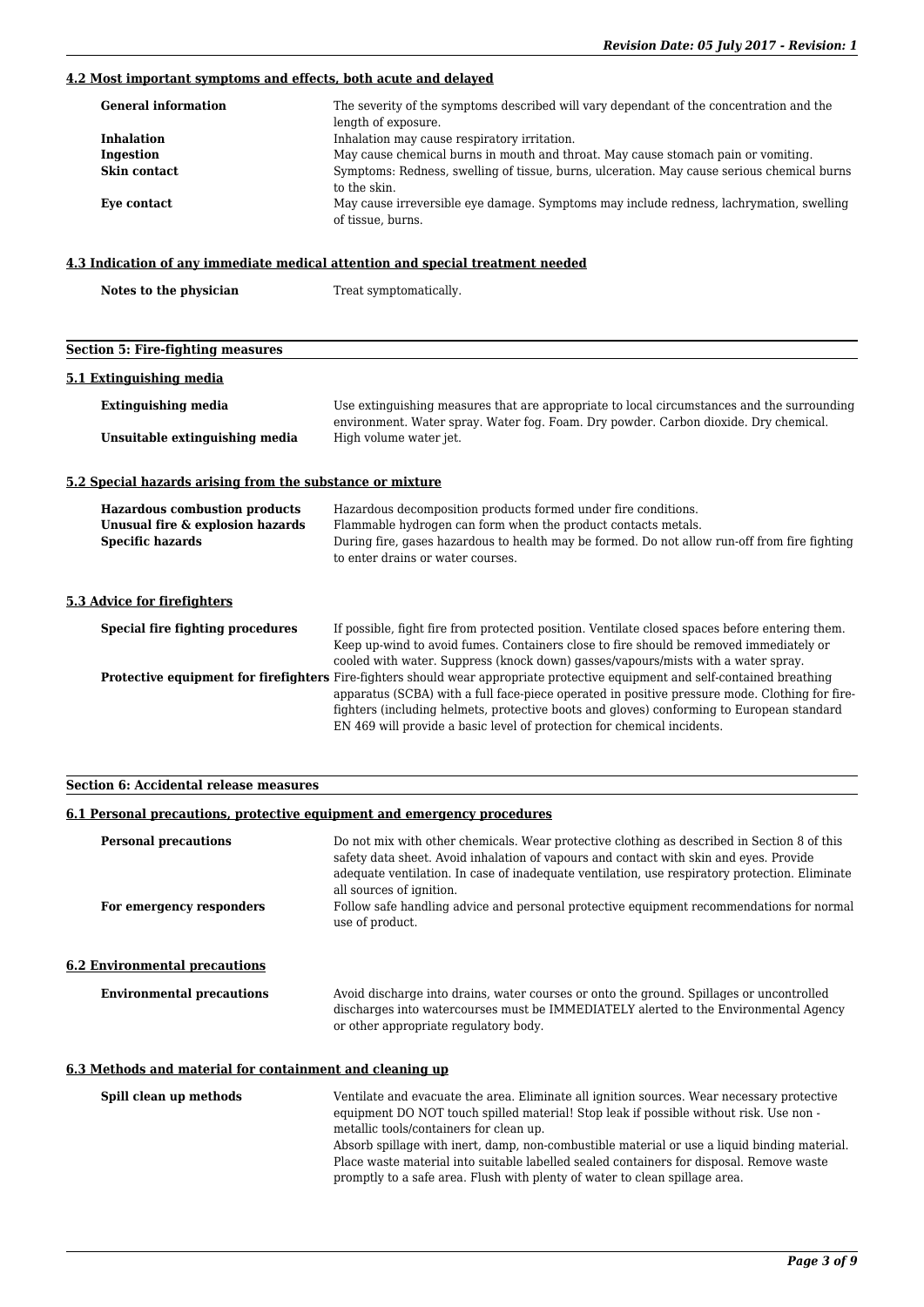# **6.4 Reference to other sections**

| Reference to other sections | See section 1 for emergency contact. For personal protection, see section 8. For waste |
|-----------------------------|----------------------------------------------------------------------------------------|
|                             | disposal, see section 13.                                                              |

#### **Section 7: Handling and storage**

#### **7.1 Precautions for safe handling**

| Handling                   | Read and follow manufacturer's recommendations. Use personal protective equipment, see<br>Section 8. Avoid contact with skin and eyes. Do not handle broken packages without<br>protective equipment. Ensure adequate ventilation. If necessary, use local exhaust<br>ventilation.<br>Do not use contact lenses. Keep away from flammable materials and incompatible<br>substances. Use only equipment and materials which are compatible with the product. Do<br>not confine the product in a circuit, between closed valves, or in a container without a vent.<br>Always wash hands after handling. |
|----------------------------|-------------------------------------------------------------------------------------------------------------------------------------------------------------------------------------------------------------------------------------------------------------------------------------------------------------------------------------------------------------------------------------------------------------------------------------------------------------------------------------------------------------------------------------------------------------------------------------------------------|
|                            | 7.2 Conditions for safe storage, including any incompatibilities                                                                                                                                                                                                                                                                                                                                                                                                                                                                                                                                      |
| <b>Storage precautions</b> | Keep locked up and out of reach of children. Store in tightly closed original container in a<br>cool, dry and well-ventilated place.                                                                                                                                                                                                                                                                                                                                                                                                                                                                  |
| Storage class              | Corrosive storage                                                                                                                                                                                                                                                                                                                                                                                                                                                                                                                                                                                     |
| 7.3 Specific end use(s)    |                                                                                                                                                                                                                                                                                                                                                                                                                                                                                                                                                                                                       |
| Specific end use(s)        | The identified uses for this product are detailed in Section 1.2.                                                                                                                                                                                                                                                                                                                                                                                                                                                                                                                                     |
| <b>Usage description</b>   | Use only according to directions.                                                                                                                                                                                                                                                                                                                                                                                                                                                                                                                                                                     |

# **Section 8: Exposure controls/Personal protection**

#### **8.1 Control parameters**

| Component                     | <b>STD</b> | TWA (8 Hrs) |                        | STEL (15mins) |                    | <b>Notes</b> |
|-------------------------------|------------|-------------|------------------------|---------------|--------------------|--------------|
| sodium hydroxide caustic soda | OEL        |             |                        |               | $2 \text{ mg/m}^3$ |              |
| sodium hydroxide caustic soda | WEL        |             |                        |               | $2 \text{ mg/m}^3$ |              |
| lethanol                      | OEL        |             |                        | $1000$ ppm    |                    |              |
| lethanol                      | WEL        | $1000$ ppm  | 1920 mg/m <sup>3</sup> |               |                    |              |

**Ingredient comments** WEL - Workplace Exposure Limits - EH40/2005 Workplace exposure limits. OEL - Occulational Exposure Limit - Ireland, Occupational Exposure Limits 2016.

#### **8.2 Exposure Controls**



**Engineering measures** Provide adequate ventilation, including appropriate local extraction, to ensure that the defined occupational exposure limit is not exceeded.

**Respiratory equipment** When workers are facing concentrations above the exposure limit they must use appropriate certified respirators. Use respirators and components tested and approved under appropriate government standards such as CEN (EU). If the respirator is the sole means of protection, use a full-face supplied air respirator. Self-contained breathing apparatus (EN 133). Respirator with a vapour filter (EN 141). In case of decomposition (see section 10), face mask with combined type B-P2 cartridge.

**Hand protection** Where hand contact with the product may occur the use of gloves approved to relevant standards (e.g. Europe: EN374) is recommended. (EU Directive 89/686/EEC). Selection of the glove material depends on consideration of the penetration times, rates of diffusion and degradation, and concentration specific to the workplace. Gloves must be inspected prior to use.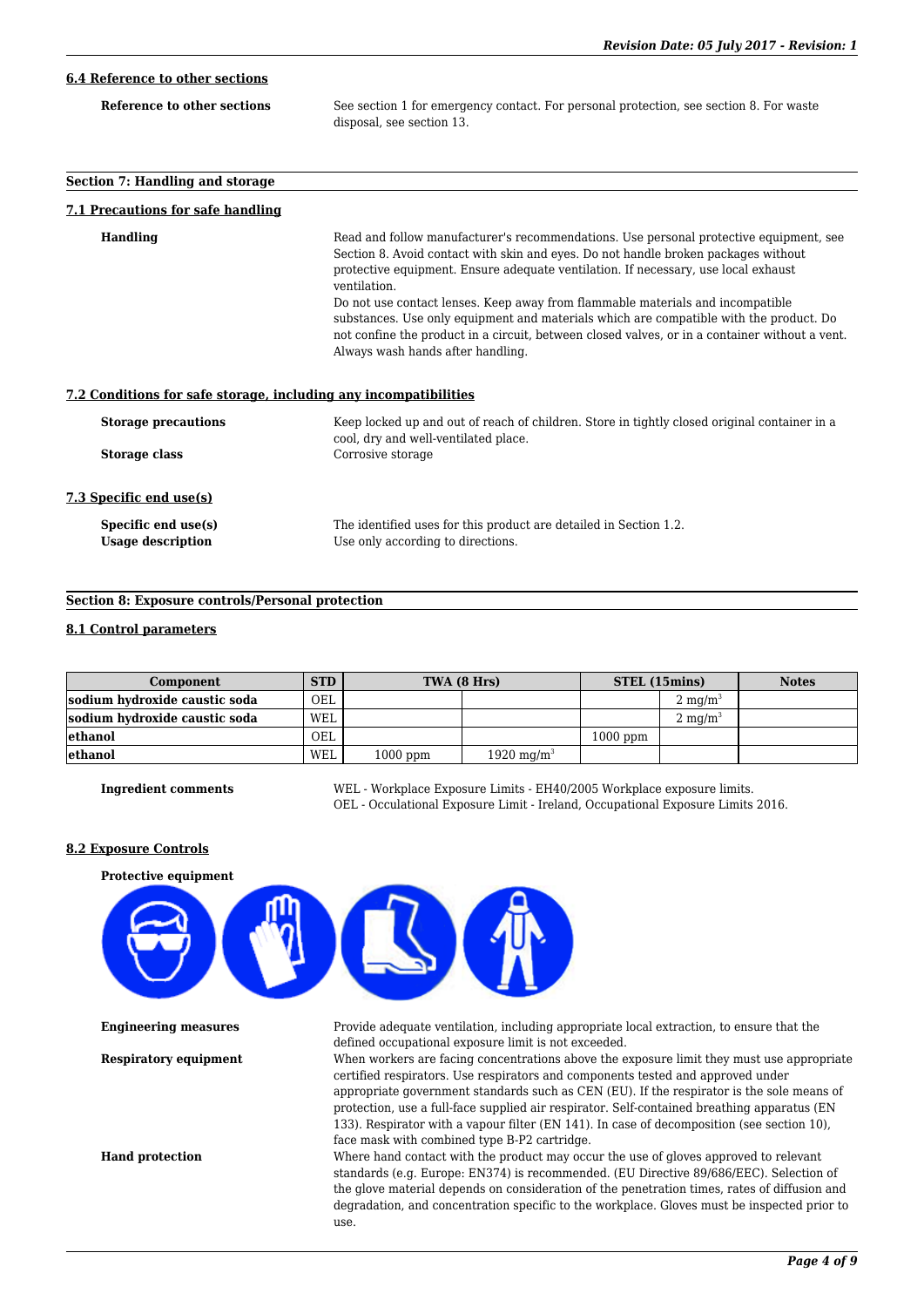|                           | Suggested material: Butyl-rubber. Minimum layer thickness: $> = 0.35$ mm. Break through<br>time: 480 min. Gloves must be inspected prior to use. Consult manufacturer for specific<br>advice on material. Use proper glove removal technique (without touching glove's outer<br>surface) to avoid skin contact with this product. |
|---------------------------|-----------------------------------------------------------------------------------------------------------------------------------------------------------------------------------------------------------------------------------------------------------------------------------------------------------------------------------|
| Eye protection            | Wear safety goggles or face shield to prevent any possibility of eye contact. Use equipment<br>for eye protection tested and approved under appropriate government standards such as EN<br>$166(EU)$ .                                                                                                                            |
| Other protection          | Wear appropriate clothing to prevent any possibility of skin contact. The selected clothing<br>must satisfy the European norm standard EN 943. Protective clothing should be selected<br>based on the task being performed and the risks involved and should be approved by a<br>specialist before handling this product.         |
| <b>Hygiene measures</b>   | DO NOT SMOKE IN WORK AREA! Wash hands after handling. Wash promptly if skin<br>becomes wet or contaminated. Promptly remove any clothing that becomes contaminated.<br>When using do not eat, drink or smoke.                                                                                                                     |
| <b>Process conditions</b> | Keep container tightly sealed when not in use. Ensure that eye flushing systems and safety<br>showers are located close by in the work place.                                                                                                                                                                                     |

# **Section 9: Physical and chemical properties**

# **9.1 Information on basic physical and chemical properties**

| Appearance<br>Colour<br><b>Odour</b>       | Liquid.<br>Clear. Fluorescent pink.<br>Characteristic odour. |
|--------------------------------------------|--------------------------------------------------------------|
| <b>Odour threshold - lower</b>             | No information available.                                    |
| Odour threshold - upper                    | No information available.                                    |
| pH-Value, Conc. Solution                   | $>14$ .                                                      |
| pH-Value, Diluted solution                 | No information available.                                    |
| <b>Melting point</b>                       | No information available.                                    |
| Initial boiling point and boiling<br>range | No information available.                                    |
| <b>Flash point</b>                         | No information available.                                    |
| <b>Evaporation rate</b>                    | No information available.                                    |
| <b>Flammability state</b>                  | No information available.                                    |
| <b>Flammability limit - lower(%)</b>       | No information available.                                    |
| Flammability limit - upper(%)              | No information available.                                    |
| Vapour pressure                            | No information available.                                    |
| Vapour density (air=1)                     | No information available.                                    |
| <b>Relative density</b>                    | $1.060$ g/cm <sup>3</sup> @ 20.00 °C                         |
| <b>Bulk density</b>                        | No information available.                                    |
| <b>Solubility</b>                          | Soluble in water.                                            |
| <b>Decomposition temperature</b>           | No information available.                                    |
| Partition coefficient; n-<br>Octanol/Water | No information available.                                    |
| Auto ignition temperature $(^{\circ}C)$    | No information available.                                    |
| <b>Viscosity</b>                           | No information available.                                    |
| <b>Explosive properties</b>                | Not classified as explosive.                                 |
| <b>Oxidising properties</b>                | No information available.                                    |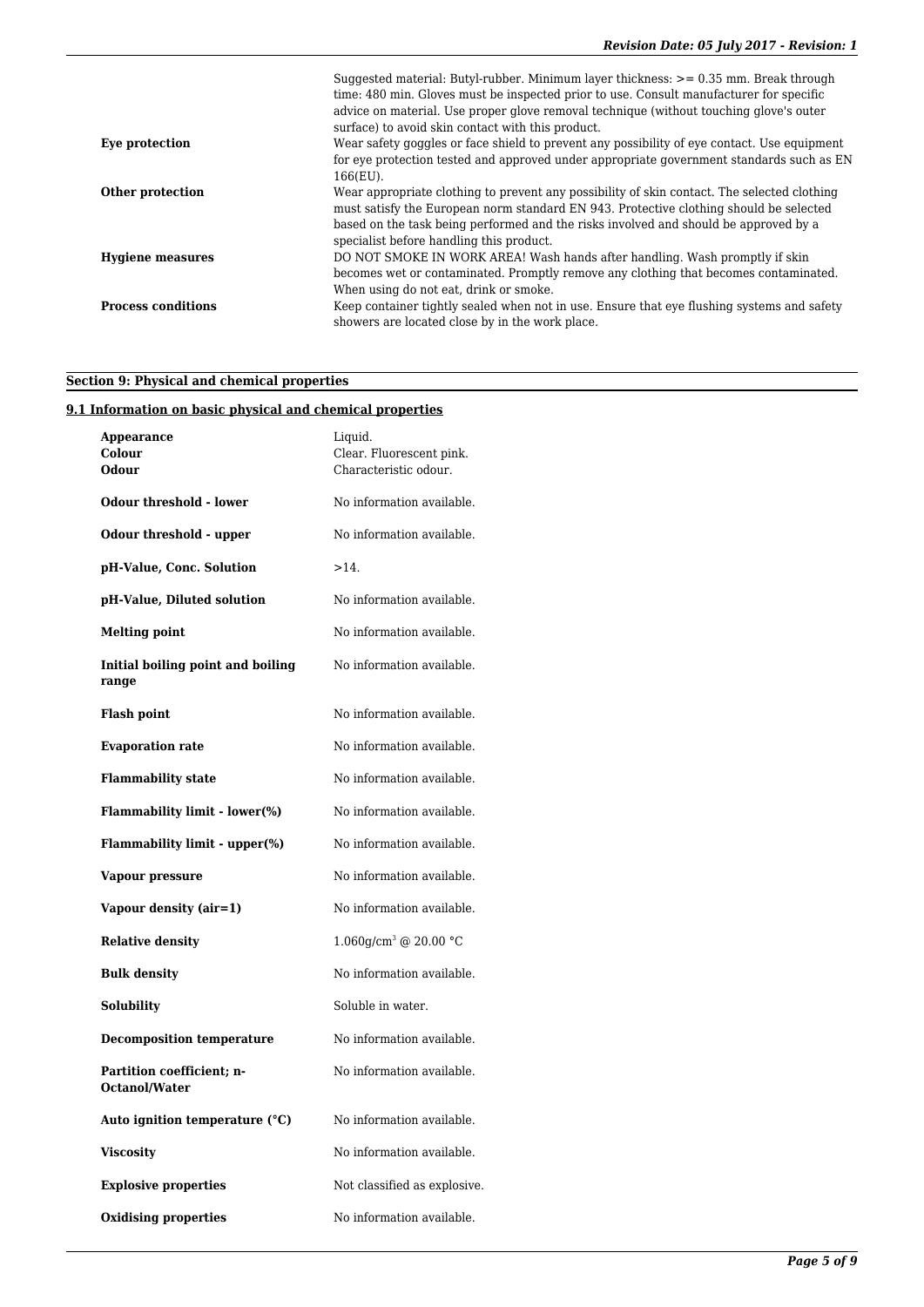# **9.2 Other information**

| Molecular weight          | No information available. |
|---------------------------|---------------------------|
| Volatile organic compound | No information available. |
| Other information         | None noted.               |

| Section 10: Stability and reactivity                                                               |                                                                                                                                                                                                                                     |
|----------------------------------------------------------------------------------------------------|-------------------------------------------------------------------------------------------------------------------------------------------------------------------------------------------------------------------------------------|
| 10.1 Reactivity                                                                                    |                                                                                                                                                                                                                                     |
| <b>Reactivity</b>                                                                                  | Corrosive to metals. Reaction with acids.                                                                                                                                                                                           |
| 10.2 Chemical stability                                                                            |                                                                                                                                                                                                                                     |
| <b>Stability</b>                                                                                   | Stable under normal temperature conditions and recommended use. Corrosive in contact<br>with metals.                                                                                                                                |
| <b>10.3 Possibility of hazardous reactions</b>                                                     |                                                                                                                                                                                                                                     |
| <b>Hazardous reactions</b><br><b>Hazardous polymerisation</b><br><b>Polymerisation description</b> | Corrosive in contact with metals. Reacts with acids.<br>Unknown.<br>Not applicable.                                                                                                                                                 |
| <b>10.4 Conditions to Avoid</b>                                                                    |                                                                                                                                                                                                                                     |
| <b>Conditions to avoid</b>                                                                         | Heat, sparks, open flames, temperature extremes and direct sunlight. To avoid thermal<br>decomposition do not overheat. Keep away from contact with metals (Nickel, Copper, Cobalt,<br>Aluminium, Manganese, etc.). Avoid freezing. |
| 10.5 Incompatible materials                                                                        |                                                                                                                                                                                                                                     |
| <b>Materials to avoid</b>                                                                          | Metals, Salts of metals, Acids, Organic materials. Avoid contact with oxidising agents.                                                                                                                                             |
| 10.6 Hazardous decomposition products                                                              |                                                                                                                                                                                                                                     |
|                                                                                                    | Hazardous decomposition products Thermal decomposition or combustion may liberate carbon oxides and other toxic gases or                                                                                                            |

vapours. Decomposition may lead to the release of flammable hydrogen gas.

# **Section 11: Toxicological information**

# **11.1 Information on toxicological effects**

| <b>Toxicological information</b>                                                   | Caustic/ irritant effect on skin, eyes and mucous membranes (Respiratory tract).                                                                                                                      |
|------------------------------------------------------------------------------------|-------------------------------------------------------------------------------------------------------------------------------------------------------------------------------------------------------|
| <b>Acute toxicity (Oral LD50)</b>                                                  | Alcohols, C12 -15, ethoxylated (CAS $68131-39-5$ ): $> 5000 \text{ mg/kg}$ , Rat. REACH dossier<br>information. SODIUM HYDROXIDE (CAS 1310-73-2): 325 mg/kg bw, Rabbit. REACH dossier<br>information. |
| <b>Acute toxicity (Dermal LD50)</b>                                                | Alcohols, C12 -15, ethoxylated (CAS 68131-39-5): $>$ 2000 mg/kg, Rat. REACH dossier<br>information. SODIUM HYDROXIDE (CAS 1310-73-2): 1350 mg/kg, Rabbit. IUCLID chemical<br>data sheet.              |
| <b>Acute toxicity (Inhalation LD50)</b>                                            | Alcohols, C12 -15, ethoxylated (CAS $68131-39-5$ ): $> 1.6$ mg/l, (dust/mist), Rat - 4 hours.<br>REACH dossier information.                                                                           |
| Serious eye damage/irritation                                                      | Causes serious eye damage.                                                                                                                                                                            |
| Skin corrosion/irritation                                                          | No information available.                                                                                                                                                                             |
| <b>Respiratory sensitisation</b><br><b>Skin sensitisation</b>                      | No information available.<br>No information available.                                                                                                                                                |
| Germ cell mutagenicity                                                             | No information available.                                                                                                                                                                             |
| Carcinogenicity                                                                    | No information available.                                                                                                                                                                             |
| Specific target organ toxicity - Single exposure:<br><b>STOT</b> - Single exposure | No information available.                                                                                                                                                                             |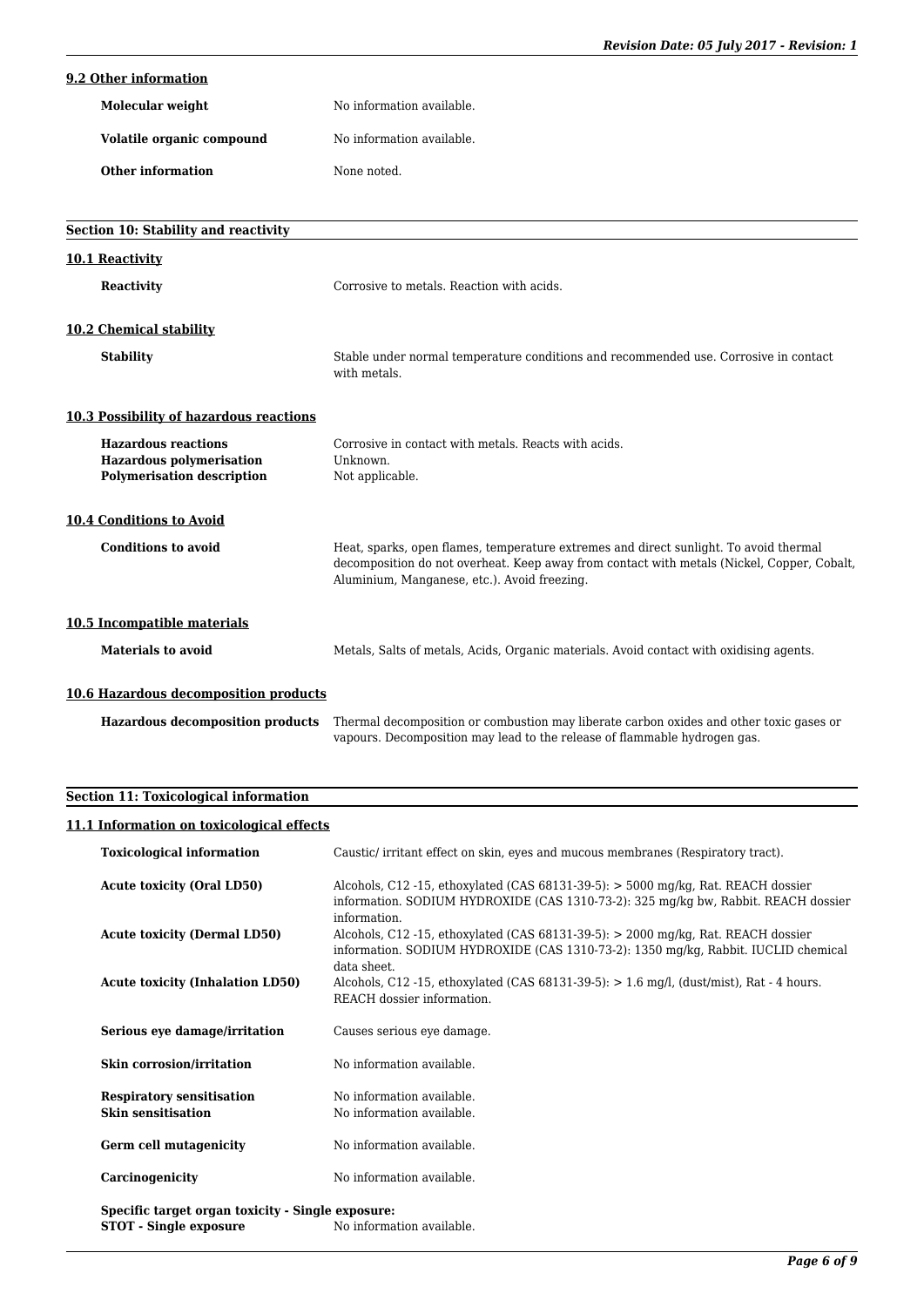# **Specific target organ toxicity - Repeated exposure: STOT - Repeated exposure** No information available. **Inhalation** Inhalation may cause respiratory irritation. **Ingestion** May cause chemical burns in mouth and throat. May cause stomach pain or vomiting. Skin contact Symptoms: Redness, swelling of tissue, burns, ulceration. May cause serious chemical burns to the skin. **Eye contact** May cause irreversible eye damage. Symptoms may include redness, lachrymation, swelling of tissue, burns. **Waste management** Dispose of in accordance with local and national regulations. When handling waste, consideration should be made to the safety precautions applying to handling of the product. **Routes of entry** No information available. Target organs **Eyes**, skin, digestive system, respiratory system. Aspiration hazards: No information available. **Reproductive toxicity:** No information available.

| Name                                                          | LD50 oral                                       | LD50 dermal            | LD50 inhalation |
|---------------------------------------------------------------|-------------------------------------------------|------------------------|-----------------|
| Alcohols, C12-15, ethoxylated                                 | $>5000.00$ mg/kg Rat                            |                        |                 |
| <b>TRISODIUM CITRATE</b>                                      | $[5400.00$ mg/kg Mouse $\geq 2000.00$ mg/kg Rat |                        |                 |
| Benzyl-C12-14-alkyldimethylammonium chlorides                 | $379.50$ mg/kg Rat                              | $3412.00$ mg/kg Rabbit |                 |
| N,N-dimethyltetradecylamine N-oxide                           | $>$ 2000.00mg/kg Rat                            |                        |                 |
| [4,6-DIHYDROXY-2-MERCAPTO-5-NITROSOPYRIMIDINE]300.00mg/kg Rat |                                                 |                        |                 |

# **Section 12: Ecological information**

#### **12.1 Toxicity**

| <b>Acute toxicity - Fish</b>             | Alcohols, C12 -15, ethoxylated (CAS 68131-39-5) LC50: (96 hours) 0.59 mg/l, Pleuronectes                                                                                                                                                                                                                                                                                                                                                             |
|------------------------------------------|------------------------------------------------------------------------------------------------------------------------------------------------------------------------------------------------------------------------------------------------------------------------------------------------------------------------------------------------------------------------------------------------------------------------------------------------------|
|                                          | platessa. REACH dossier information. SODIUM HYDROXIDE (CAS 1310-73-2) LC50: (96<br>hours) 45.4 mg/l, Oncorhynchus mykiss (Rainbow trout.) IUCLID chemical data sheet.<br>Acute toxicity - Aquatic invertebrates Alcohols, C12 -15, ethoxylated (CAS 68131-39-5) EC50: (48 hours) 0.14 mg/l, Daphnia<br>magna. REACH dossier information. SODIUM HYDROXIDE (CAS 1310-73-2) EC50: (48<br>hours) 40.4 ug/L, Ceriodaphnia sp. REACH dossier information. |
| <b>Acute toxicity - Aquatic plants</b>   | Alcohols, C12 -15, ethoxylated (CAS 68131-39-5) EC50: (72 hours) 0.75 mg/l, Selenastrum                                                                                                                                                                                                                                                                                                                                                              |
|                                          | capricornutum. REACH dossier information.                                                                                                                                                                                                                                                                                                                                                                                                            |
| <b>Acute toxicity - Microorganisms</b>   | No information available.                                                                                                                                                                                                                                                                                                                                                                                                                            |
| <b>Chronic toxicity - Fish</b>           | No information available.                                                                                                                                                                                                                                                                                                                                                                                                                            |
| <b>Chronic toxicity - Aquatic</b>        | No information available.                                                                                                                                                                                                                                                                                                                                                                                                                            |
| invertebrates                            |                                                                                                                                                                                                                                                                                                                                                                                                                                                      |
| Chronic toxicity - Aquatic plants        | No information available.                                                                                                                                                                                                                                                                                                                                                                                                                            |
| <b>Chronic toxicity - Microorganisms</b> | No information available.                                                                                                                                                                                                                                                                                                                                                                                                                            |
| Ecotoxicity                              | The product contains substance which is very toxic to aquatic life.                                                                                                                                                                                                                                                                                                                                                                                  |
| <b>Eco toxilogical information</b>       | The product contains a substance which is harmful to aquatic organisms.                                                                                                                                                                                                                                                                                                                                                                              |
|                                          |                                                                                                                                                                                                                                                                                                                                                                                                                                                      |
| 12.2 Persistence and degradability       |                                                                                                                                                                                                                                                                                                                                                                                                                                                      |
| <b>Degradability</b>                     | The degradability of the product has not been stated.                                                                                                                                                                                                                                                                                                                                                                                                |
| <b>Biological oxygen demand</b>          | No information available.                                                                                                                                                                                                                                                                                                                                                                                                                            |
| <b>Chemical oxygen demand</b>            | No information available.                                                                                                                                                                                                                                                                                                                                                                                                                            |
|                                          |                                                                                                                                                                                                                                                                                                                                                                                                                                                      |
| 12.3 Bioaccumulative potential           |                                                                                                                                                                                                                                                                                                                                                                                                                                                      |
| <b>Bioaccumulative potential</b>         | No data available on bioaccumulation.                                                                                                                                                                                                                                                                                                                                                                                                                |
| <b>Bioacculmation factor</b>             | No information available.                                                                                                                                                                                                                                                                                                                                                                                                                            |
| Partition coefficient; n-                | No information available.                                                                                                                                                                                                                                                                                                                                                                                                                            |
| <b>Octanol/Water</b>                     |                                                                                                                                                                                                                                                                                                                                                                                                                                                      |
|                                          |                                                                                                                                                                                                                                                                                                                                                                                                                                                      |
| 12.4 Mobility in soil                    |                                                                                                                                                                                                                                                                                                                                                                                                                                                      |
|                                          |                                                                                                                                                                                                                                                                                                                                                                                                                                                      |
| <b>Mobility</b>                          | Soluble in water.                                                                                                                                                                                                                                                                                                                                                                                                                                    |
|                                          |                                                                                                                                                                                                                                                                                                                                                                                                                                                      |
|                                          |                                                                                                                                                                                                                                                                                                                                                                                                                                                      |

#### **12.5 Results of PBT and vPvB assessment**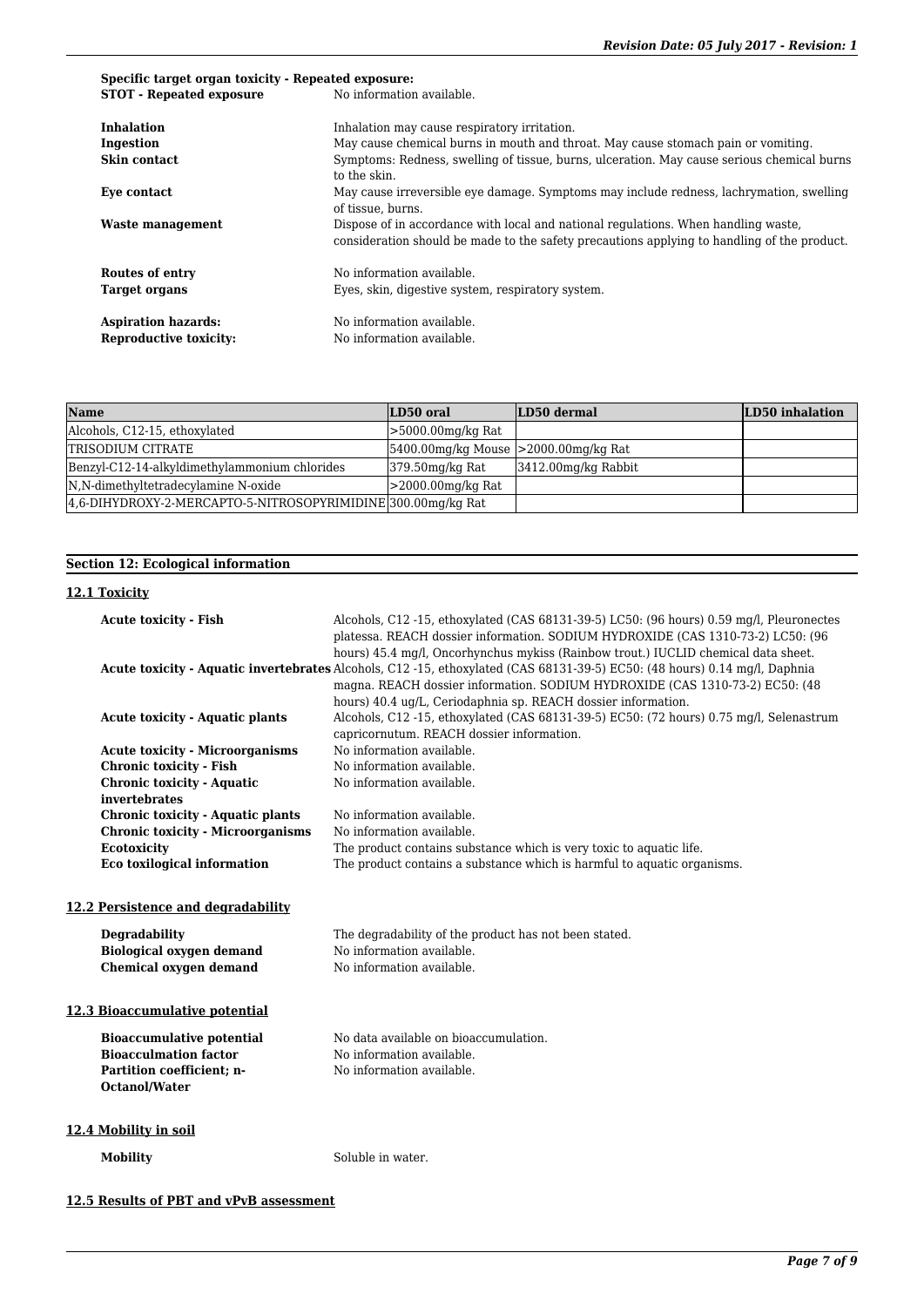**Results of PBT and vPvB assessment** The product does not contain any PBT or vPvB Substances.

# **12.6 Other adverse effects**

**Other adverse effects** No information available.

| <b>Name</b>                                   | Acute toxicity (Fish)                                                | Acute toxicity<br>(Aquatic<br>invertebrates) | <b>Acute</b><br><i>toxicity</i><br>$\int (Aquatic)$<br>plants) |
|-----------------------------------------------|----------------------------------------------------------------------|----------------------------------------------|----------------------------------------------------------------|
| Alcohols, C12-15, ethoxylated                 | LC50 96 Hours > 2.00ppm Brachydanio<br>rerio (Zebra Fish)            |                                              |                                                                |
| Benzyl-C12-14-alkyldimethylammonium chlorides | LC50 0.52mg/l Freshwater Fish                                        | EC50 0.02mg/l Daphnia<br>magna               |                                                                |
| N,N-dimethyltetradecylamine N-oxide           | LC50 96 Hours 5.00mg/l Freshwater Fish                               |                                              |                                                                |
| 4,6-DIHYDROXY-2-MERCAPTO-5-NITROSOPYRIMIDINE  | LC50 96 Hours $>100.00$ mg/l<br>Onchorhynchus mykiss (Rainbow Trout) |                                              |                                                                |

| <b>Section 13: Disposal considerations</b>     |                                                                                                                                                                                   |
|------------------------------------------------|-----------------------------------------------------------------------------------------------------------------------------------------------------------------------------------|
| <b>Waste management</b>                        | Dispose of in accordance with local and national regulations. When handling waste,<br>consideration should be made to the safety precautions applying to handling of the product. |
| 13.1 Waste treatment methods                   |                                                                                                                                                                                   |
| Disposal methods                               | Dispose of waste and residues in accordance with local authority requirements. Dispose in a<br>safe manner in accordance with local/national regulations.                         |
| <b>Section 14: Transport information</b>       |                                                                                                                                                                                   |
| 14.1 UN number                                 |                                                                                                                                                                                   |
| UN no. (ADR)<br>UN no. (IMDG)<br>UN no. (IATA) | UN1760<br>UN1760<br>UN1760                                                                                                                                                        |
| 14.2 UN proper shipping name                   |                                                                                                                                                                                   |
| ADR proper shipping name                       | CORROSIVE LIQUID, N.O.S. (sodium hydroxide caustic soda + Benzyl-C12--<br>4-alkyldimethylammonium chlorides)                                                                      |
| <b>IMDG</b> proper shipping name               | CORROSIVE LIQUID, N.O.S. (sodium hydroxide caustic soda + Benzyl-C12--<br>4-alkyldimethylammonium chlorides)                                                                      |
| <b>IATA</b> proper shipping name               | CORROSIVE LIQUID N.O.S. (sodium hydroxide caustic soda + Benzyl-C12--<br>4-alkyldimethylammonium chlorides)                                                                       |
| 14.3 Transport hazard class(es)                |                                                                                                                                                                                   |

| <b>ADR</b> class  |  |
|-------------------|--|
| <b>IMDG</b> class |  |
| <b>IATA class</b> |  |

**Transport labels**



### **14.4 Packing group**

| ADR/RID/ADN packing group |   |
|---------------------------|---|
| <b>IMDG</b> packing group | Н |
| IATA packing group        |   |

# **14.5 Environmental hazards**

| <b>ADR</b>  | Yes |
|-------------|-----|
| <b>IMDG</b> | Yes |